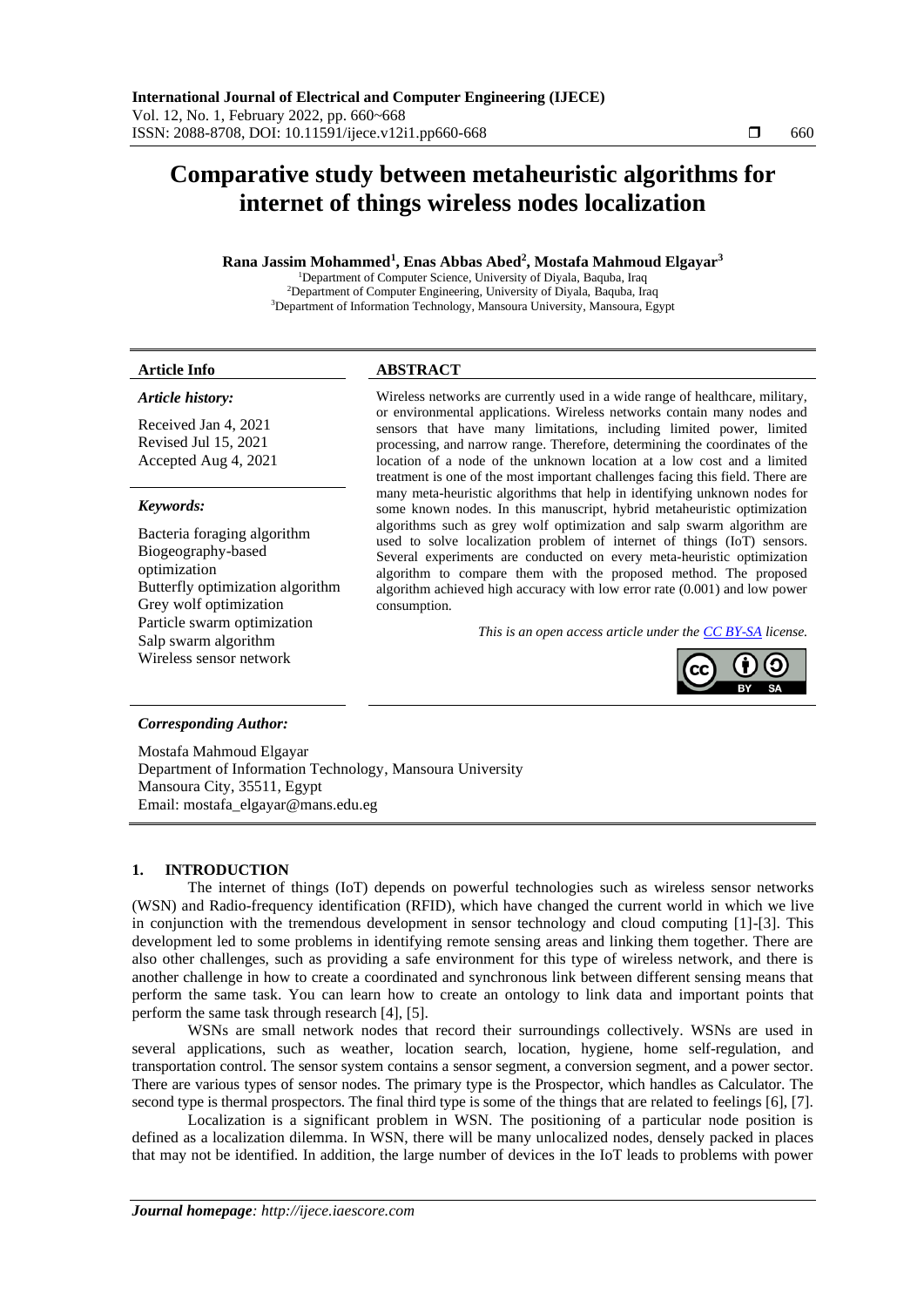consumption. In addition, the internet of things system is complex and dynamic. Therefore, many algorithms of the international system have been developed to account for such complex activities involving simple people.

The global positioning system (GPS) can be used to locate the sensor nodes. The base station is listening to GPS to find the coordinates of the sensor. But this method is expensive. An alternative approach is communicating and listening beacon nodes [6]. In general, localization algorithms that are not affected by GPS changes can be used in band-dependent and band-free authorizations. In distance-dependent localization algorithms, a point-to-point distance setting or an angular line between sensor nodes is used. Under these circumstances, the sensor nodes' settings are given with the help of a triple anchor. In contrast to area switch location algorithms, domain-free location algorithms do not remove any information required to belong to unknown nodes.

In the previous related works, combinations of metaheuristic methods have been utilized to resolve the localization dilemma in WSNs. Various optimization algorithms in wireless sensor networks (WSN) such as practical swarm optimization (PSO), salp swarm algorithm (SSA), butterfly optimization algorithm (BOA), grey wolf optimization (GWO), bacterial foraging algorithm (BFA), artificial bee colony algorithm (ABC), H-best particle swarm optimization (HPSO), biogeography-based optimization (BBO), genetic algorithm (GA), and the artificial bee colony (ABC) are used to solve the localization problem. The document's main contribution is to conduct several experiments using hybrid meta-heuristic optimization algorithms to solve the localization problem in WSNs. Results were analyzed using many meta-heuristic algorithms according to performance, speed, and cost. These contributions will be summarized as follows: i) use hybrid meta-heuristic optimization algorithms to solve the localization problem. ii) solve power limitation in IoT sensors by enhancing meta-heuristic optimization algorithm, iii) conduct several experiments to prove the efficiency of the system used, iv) make a comparison between related works and proposed method. Table 1 represent some of the related works.

The remaining parts of this manuscript are designed as follows: section 2 provides a brief explanation of the various meta-heuristic algorithms. Section 3 introduces the research method and the proposed algorithm to solve the localization problem using a hybrid of meta-heuristic algorithms. Section 4 covers the implementation of experiments and the discussion of the results. Finally, Section 5 represent the conclusion.

| Table 1. Literature review of some related works |      |                                         |                                 |                     |  |  |
|--------------------------------------------------|------|-----------------------------------------|---------------------------------|---------------------|--|--|
| Ref.                                             | Year | Metaheuristic algorithm                 | Localization technique          | Mean localize error |  |  |
| [8]                                              | 2009 | PSO and BFA                             | Anchor based-Range based        | PSO: 0.3            |  |  |
|                                                  |      |                                         |                                 | BFA: 0.2            |  |  |
| [9]                                              | 2011 | PSO and ABC                             | Anchor based-Range based        | PSO: 25.3           |  |  |
|                                                  |      |                                         |                                 | ABC: 34.1           |  |  |
| [10]                                             | 2011 | DV distance and PSO                     | Anchor based-Range based        | SAL: 21%            |  |  |
|                                                  |      |                                         |                                 | TSA: 14%            |  |  |
| $[11]$                                           | 2012 | PSO and HSPO                            | Anchor based-Range based        | PSO: 0.184          |  |  |
|                                                  |      |                                         |                                 | <b>HPSO: 0.138</b>  |  |  |
| $[12]$                                           | 2012 | <b>PSO</b>                              | <b>Mobile Anchor Broadcasts</b> | Too many Results    |  |  |
| $[13]$                                           | 2012 | Genetic and ANN                         | Anchor based-Range based        | RMSE is 0.41 meters |  |  |
| $[14]$                                           | 2012 | Adaptive PSO                            | Anchor based-Range based        | PSO DV-HOP: 0.38    |  |  |
| $[15]$                                           | 2013 | BBO and PSO                             | Anchor based-Range based        | PSO: 0.33           |  |  |
|                                                  |      |                                         |                                 | <b>BBO</b> : 0.52   |  |  |
| $[16]$                                           | 2014 | PSO and Binary PSO                      | Anchor based-Range based        | PSO: 0.109          |  |  |
|                                                  |      |                                         |                                 | <b>BPSO: 0.122</b>  |  |  |
| $[17]$                                           | 2014 | DV-hop based on Genetic Algorithm       | Anchor based-Range based        | DV-HOP: 8.8%        |  |  |
|                                                  |      |                                         |                                 | GADV: 6.5%          |  |  |
| [18]                                             | 2015 | PSO, Genetic and Firefly Algorithm (FA) | Anchor based-Range based        | <b>PSO: 0.1</b>     |  |  |
|                                                  |      |                                         |                                 | GA: 0.4             |  |  |
|                                                  |      |                                         |                                 | FA: 0.8             |  |  |
| $[19]$                                           | 2017 | <b>BOA</b> and <b>PSO</b>               | Anchor based-Range based        | <b>BOA</b> : 0.21   |  |  |
|                                                  |      |                                         |                                 | PSO: 0.78           |  |  |
| [20]                                             | 2017 | PSO and GWO                             | Anchor based-Range based        | PSO: 0.30           |  |  |
|                                                  |      |                                         |                                 | GWO: 0.658          |  |  |
| [21]                                             | 2019 | PSO and ABC                             | Anchor based-Range based        | Too many results    |  |  |

#### **2. METAHEURISTIC ALGORITHMS**

This article will create a new algorithm that addresses the localization problem of different sensors in the wireless sensor network using anchors nodes by combining several algorithms, namely PSO, GWO, and SSA. Therefore, the pseudocodes for each algorithm are described in this section [22].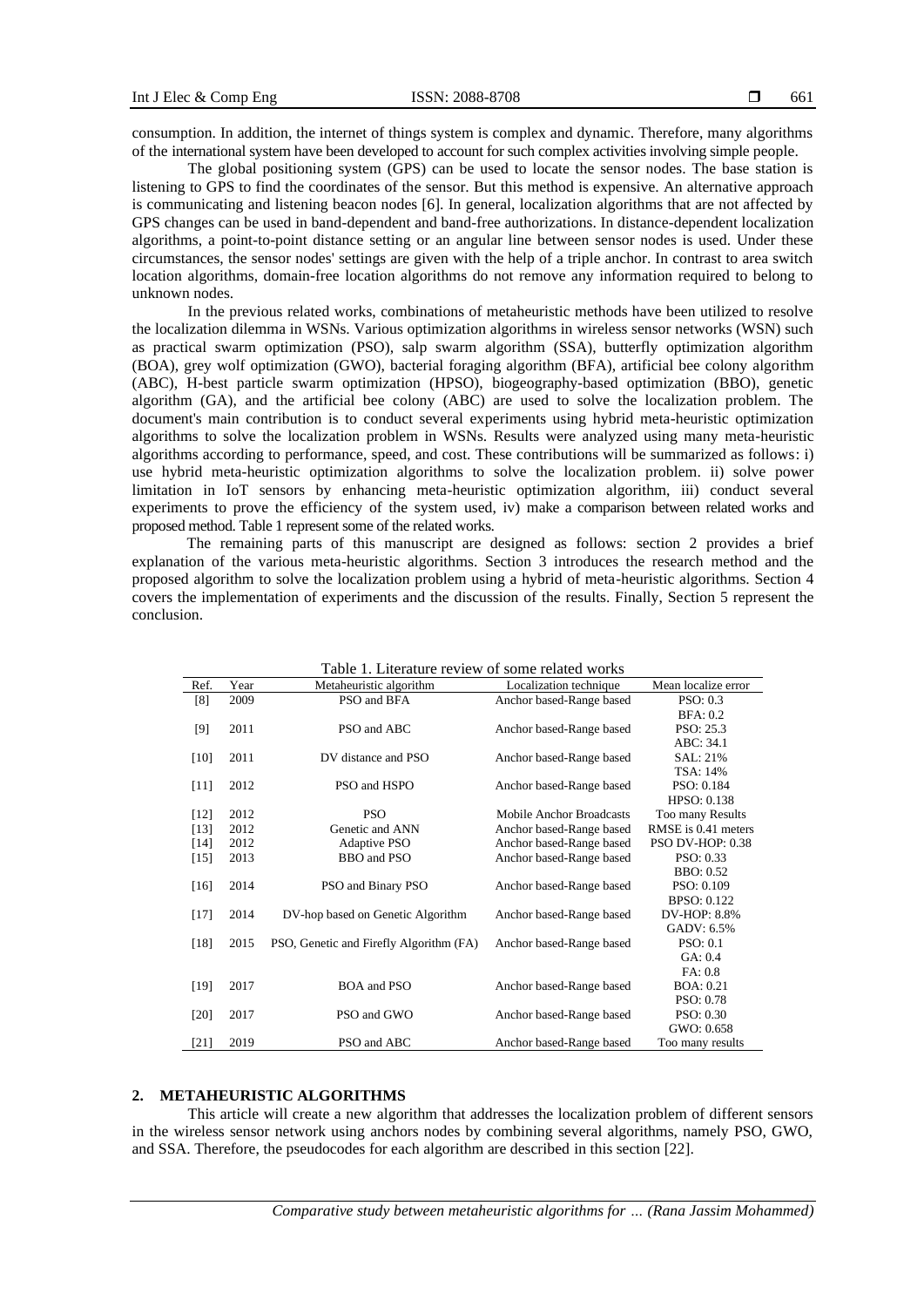#### **2.1. Practical swarm optimization (PSO)**

PSO is a computational approach that enhances a research problem by repeatedly attempting at a given scale of quality to develop a candidate's solution concerning. It solves a difficulty by having a set of particles and moving these particles in the search space according to easy mathematical equations on particle position and velocity. Each particle's motion is influenced by its most prominent local location but is also directed towards the best-known places in the search space, which are updated as other particles found more suitable positions. The *i*th particle in the swarm can be denoted as  $p_i = [p_{i1}, p_{i2}, ..., p_{id}]$  and its speed can be denoted by vector  $S_i = [s_{i1}, s_{i2}, ..., s_{id}]$ . Let the best location ever visited in the past by the ith particle be denoted by  $L_i = [L_{i1}, L_{i2}, ..., L_{id}]$ . After many times, the whole swarm is partitioned into more miniature subswarm, and each sub-swarm has its own local best particle. Algorithm 1 introduces the pseudo code of PSO.

#### Algorithm 1. Pseudocode of PSO

```
1: Function Start
2: Generate initial population of m particles<br>3: While (t <Max Gerneration)
      While (t <Max Gerneration)
4: Foreach m<br>5: meas
5: measure fitness value<br>6: best fitness = fBest
6: best_fitness = fBest<br>7: Current value = new
7: Current value = new_fBest<br>8. End Foreach loop
8: End Foreach_loop<br>9: Select m with fBe
            Select m with fBest
10: Assign value = gBest<br>11: For each particle
           For each particle
12: Measure velocity 
13: Set Position 
14: End For_loop
15: End While_Loop
```
#### **2.2. Butterfly optimization algorithm (BOA)**

Arora and Anand [23] produced a metaheuristic algorithm based on a mathematical model, inspired by nature, to find food for butterflies, and this is a good strategy for research, which is BOA. Butterflies use sensory receptors to determine the source of their food/nectar. These sensory receptors, also called chemoreceptors, can perceive smells and are scattered throughout a butterfly's body. Algorithm 2 introduces the pseudo-code for BOA.

#### Algorithm 2. Pseudocode of BOA

```
1: Function Start
2: PoB = population of Butterflies 
3: Set t := 0 (counter initialization)
4: While t <maximum counter do
5: Foreach x in PoB do
6: measure fitness function for x<br>7. End Foreach
         End Foreach
8: Find best x<br>9: Foreach x in
        9: Foreach x in PoB do
10: n = \text{random value from } [0,1]11: If n \leq t then
g = best solution<br>12: Move towards q
                   Move towards g
13: else
14: Move randomly
15: End If
16: Evaluate the fitness function<br>17: Assign and Update g
           Assign and Update g
18: End Foreach
19: End While
20: Return g
21: End Function
```
#### **2.3. Grey wolf optimization (GWO)**

Mirjalili *et al.* [24] was developed a new algorithm also inspired by nature, but this algorithm focuses on gray wolves' social behavior and this method is called GWO. The GWO method assumes the management authority and hunting mechanism of gray wolves in nature. Four gray wolves, such as alpha, beta, delta, and omega are adopted to assume leadership authority. Gray wolves remain in combinations of 5- 12 wolves. α, and are four gray wolf classes that follow a rigid common hierarchy. α is the authoritative wolf between wolves who perform various decisions, attended by other yielding gray wolves. During the hunting manner, the wolves can invest their victim in a way that can be mathematically represented as (1), (2):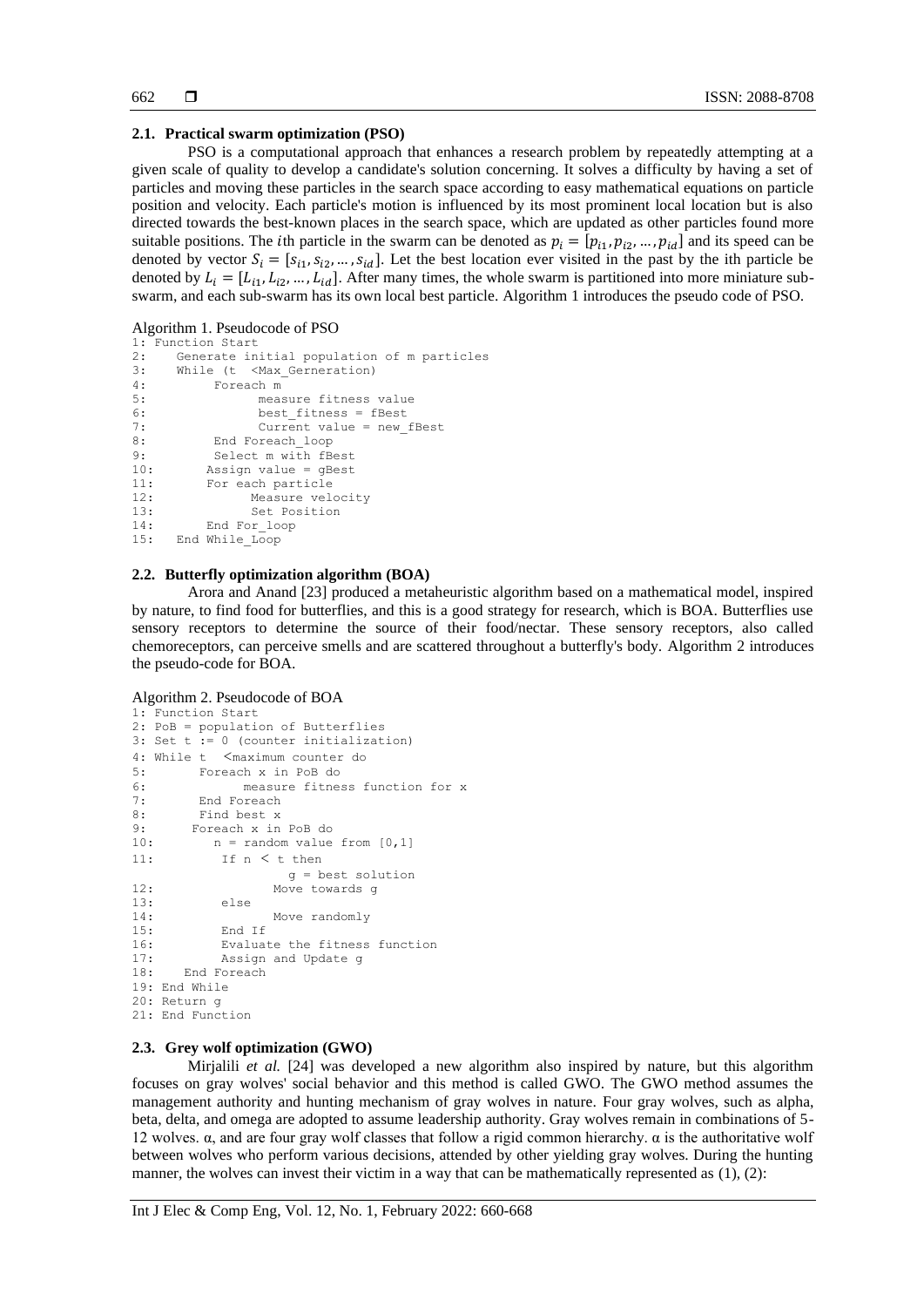$$
\vec{D} = \left| \vec{C} \cdot \vec{X_p} - \vec{X_{(L)}} \right| \tag{1}
$$

$$
\overrightarrow{X_{(L+1)}} = |\overrightarrow{X_{p(L)}} - \overrightarrow{A} \cdot \overrightarrow{D}| \tag{2}
$$

The vectors coefficient named  $A^{\dagger}$  and  $C^{\dagger}$  can be demonstrated as (3), (4):

$$
\vec{A} = |\vec{rand1} \cdot 2\vec{a} - \vec{a}| \tag{3}
$$

$$
\vec{C} = 2 \vec{rand2} \tag{4}
$$

#### **2.4. Salp swarm algorithm (SSA)**

Mirjalili *et al.* [25] proposed an algorithm inspired by the natural marine environment, called salp, to solve the improvement problems with single or multiple goals. This work presents a new optimization algorithm called the salp swarm algorithm (SSA) and the salp swarm multipurpose algorithm (MSSA), which breeds crowds when navigating and foraging in the ocean. These two algorithms are examined on numerous numerical optimization functions to control and confirm their effective operations in determining optimal solutions to optimization difficulties. Figure 1 represents the SSA flowchart.



Figure 1. Flow chart of SSA

The mathematical function results show that the SSA algorithm can efficiently optimize the first random solutions and concentrate on the better. To find out the leader's position, we suggest (5), and it can also determine and update the leader's position [25]:

$$
x_j^1 = \begin{cases} F_j + c_1 ((ub_j - lb_j)c_2 + lb_j) & c_3 \ge 0 \\ F_j - c_1 ((ub_j - lb_j)c_2 + lb_j) & c_3 < 0 \end{cases}
$$
 (5)

663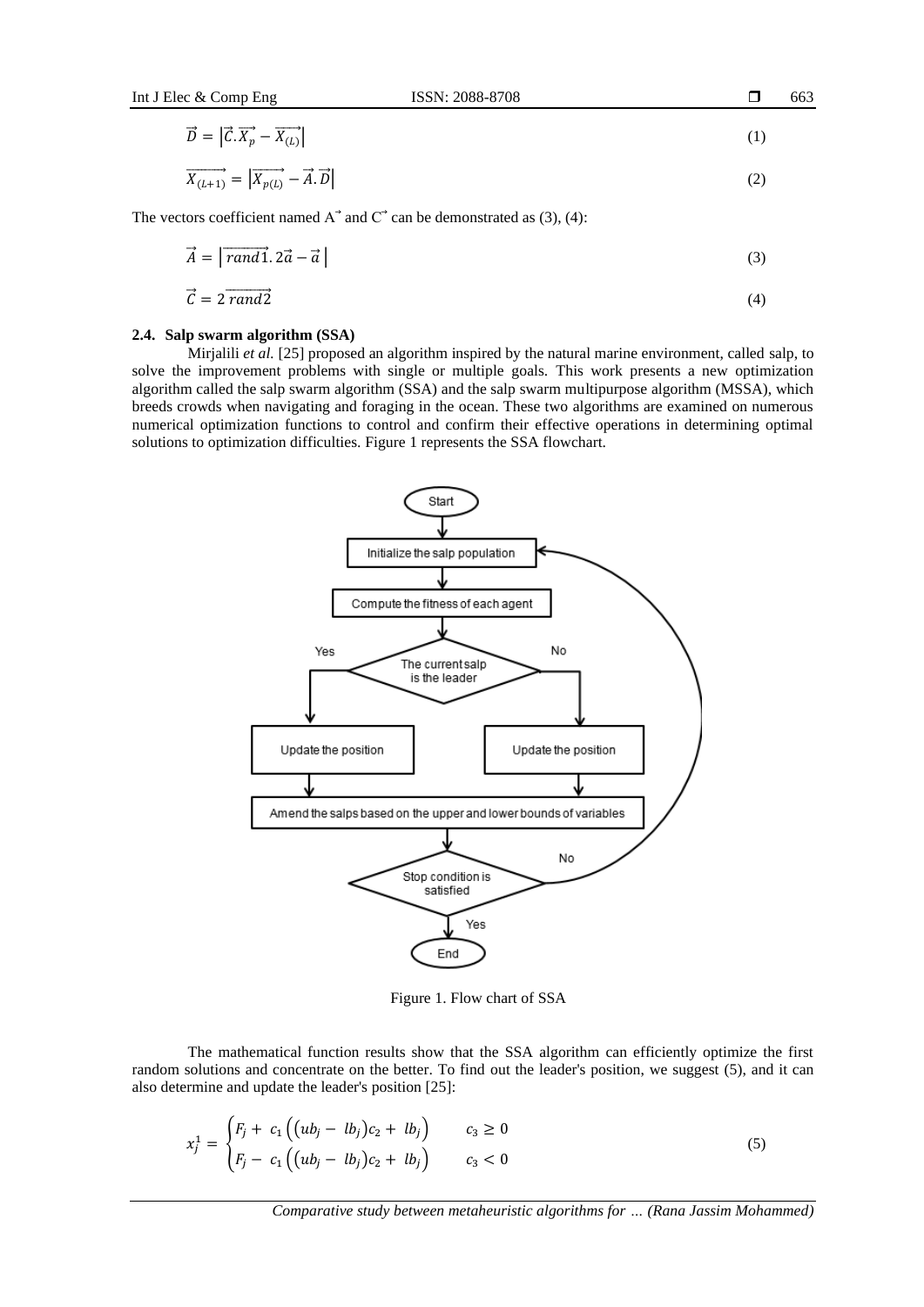where  $x_j^1$  shows the position of the first salp (leader) and  $c_1$ ,  $c_2$ , and  $c_3$  are random numbers. As shown in (5) shows that the leader only updates its position with respect to the food source.

$$
c_1 = 2e^{-\left(\frac{4l}{L}\right)^2} \tag{6}
$$

Where  $L = max$  of iterations.

$$
x_j^i = \frac{1}{2} a t^2 + v_0 t \tag{7}
$$

Considering  $v_0 = 0$ , this equation can be expressed as (8):

Algorithm 3. Hybrid method (SSA and GWO)

$$
x_j^i = \frac{1}{2} (x_j^i + x_j^{i-1})
$$
 (8)

#### **3. PROPOSED METHOD**

Our method's principal objective is locating target IoT sensor nodes using nature-inspired methods such as GWO, and SSA. Also, we need to estimate the greatest density of target nodes using precise information about anchor or beacon nodes' position. The proposed algorithms are produced in algorithm 3 and algorithm 4, respectively.

Algorithm 4. Proposed method

#### Input: itmax, GWO population X, SSA population Y, Size M, learning factors C1,C2 Output: optimal solution 1: Function Start 2: for i=1 : M  $3:$  for  $=1:R$ <br> $4:$  initi. initialize SSA population Y 5: compute fitness for each agent 6: chaotic sequence Generation<br>7: End for (j) End for (j) 8: End for (i) 9: for  $t = 1$  : itmax 10:for i=1 : M 11: for j=1 : R 12: compute  $x_j^1$ ,  $\overrightarrow{D_{\alpha}}$ ,  $\overrightarrow{D_{\beta}}$ ,  $\overrightarrow{D_{\delta}}$ 13: compute  $w1, w2, w3$ 14: compute *xibest* 15: update position and velocity 16: End for (j) 17: End for (i) 18: Compute value of fitness function and 19: Update values of  $\alpha, \beta, \delta$ Input: Unknown Nodes, Anchor Nodes and Communication Range (R) Output: Localized Nodes and Error Rates 1: Procedure Start 2: Randomly Initialize target nodes with unknown position 3: Randomly Initialize anchor nodes with known position 4: For each anchor node (i) with R do 5: Calculate the distance from target node (x,y)and anchor nodes within R  $d_i = \sqrt{(x - x_i)^2 + (y - y_i)^2}$ 6: Calculate Objective Function  $f(x, y) = min \sum_{i=1}^{M} (\sqrt{(x - x_i)^2 + (y - y_i)^2})^2$ 7: Calculate Localization Error  $E_l=\frac{1}{N}$  $\frac{1}{N_l} \sum_{i=1}^l \sqrt{(x_i - X_i)^2 + (y_i - Y_i)^2}$ 8: If all Target Node get localized 9: Break 10: Else<br>11: Continue 12:End For

#### **4. RESULTS AND DISCUSSION**

#### **4.1. Environmental parameters**

All the measurements of experiments for the three algorithms (PSO, BOA, and proposed algorithm) are implemented using R2019b version of MATLAB on a platform of Windows 10 operating system, Intel Core i7 CPU, and RAM 16 GB. The factors' values of the environment area are displayed in Table 2.

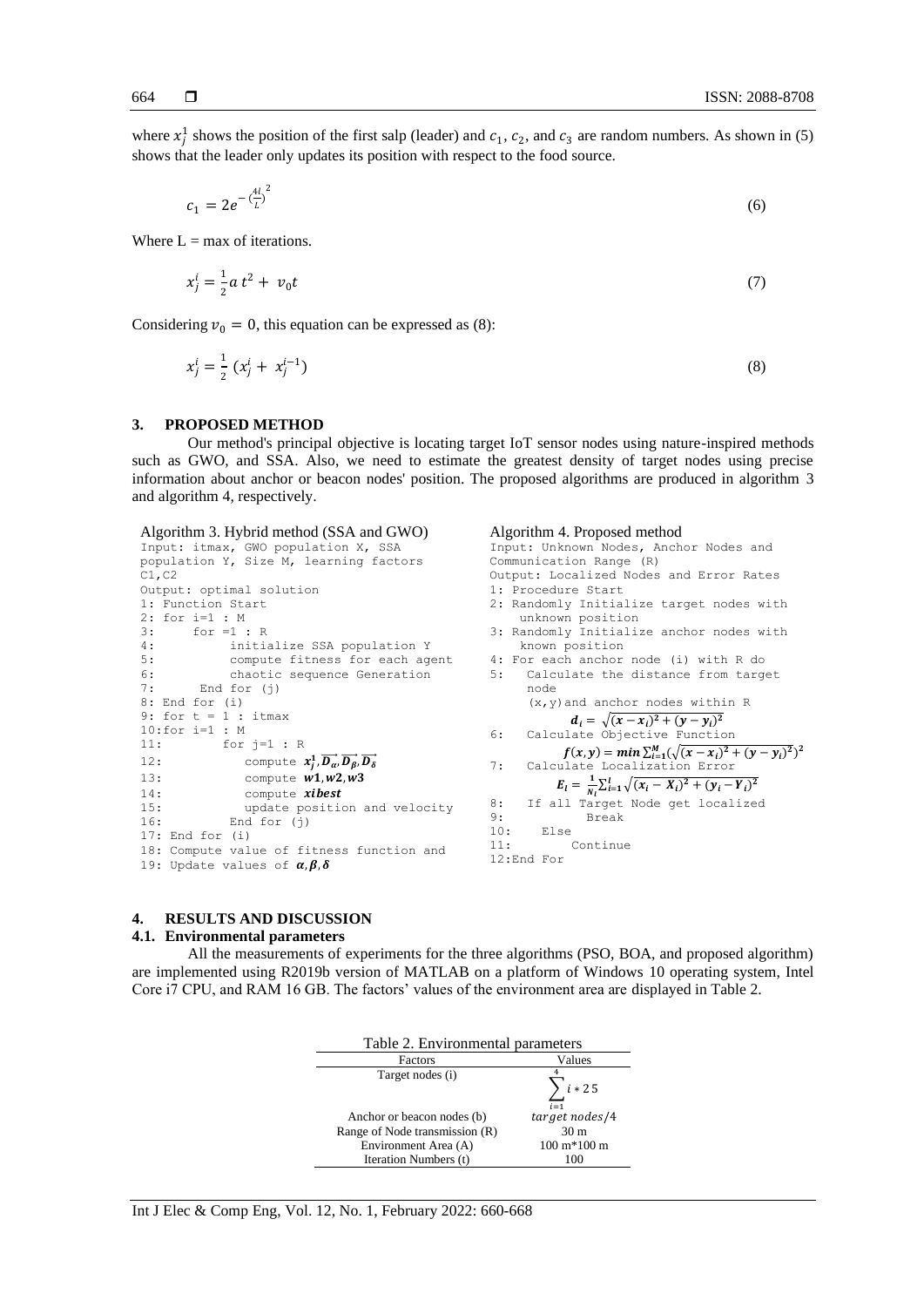#### **4.2. Experimental results**

Many experiments are conducted through this paper. PSO algorithm is implemented with 7, 13 and 19 anchors and with 25, 50 and 75 target nodes as shown in Figure 2. Also, BOA algorithm is implemented with 7, 13 and 19 anchors and with 25, 50 and 75 target nodes as shown in Figure 3. Finally, proposed hybrid algorithm is implemented with 7, 13 and 19 anchors and with 25, 50 and 75 target nodes as shown in Figure 4.



Figure 2. Experiment 1 using PSO: (a) results of 7 anchors and *25* target nodes, (b) results of 13 anchors and 50 target nodes, (c) results of 19 anchors and 75 target nodes



Figure 3. Experiment 2 using BOA: (a) results of 7 anchors and *25* target nodes, (b) results of 13 anchors and 50 target nodes, (c) results of 19 anchors and 75 target nodes



Figure 4. Experiment 3 using proposed GWO and SSA: (a) results of 7 anchors and 25 target nodes, (b) results of 13 anchors and 50 target nodes, (c) results of 19 anchors and 75 target nodes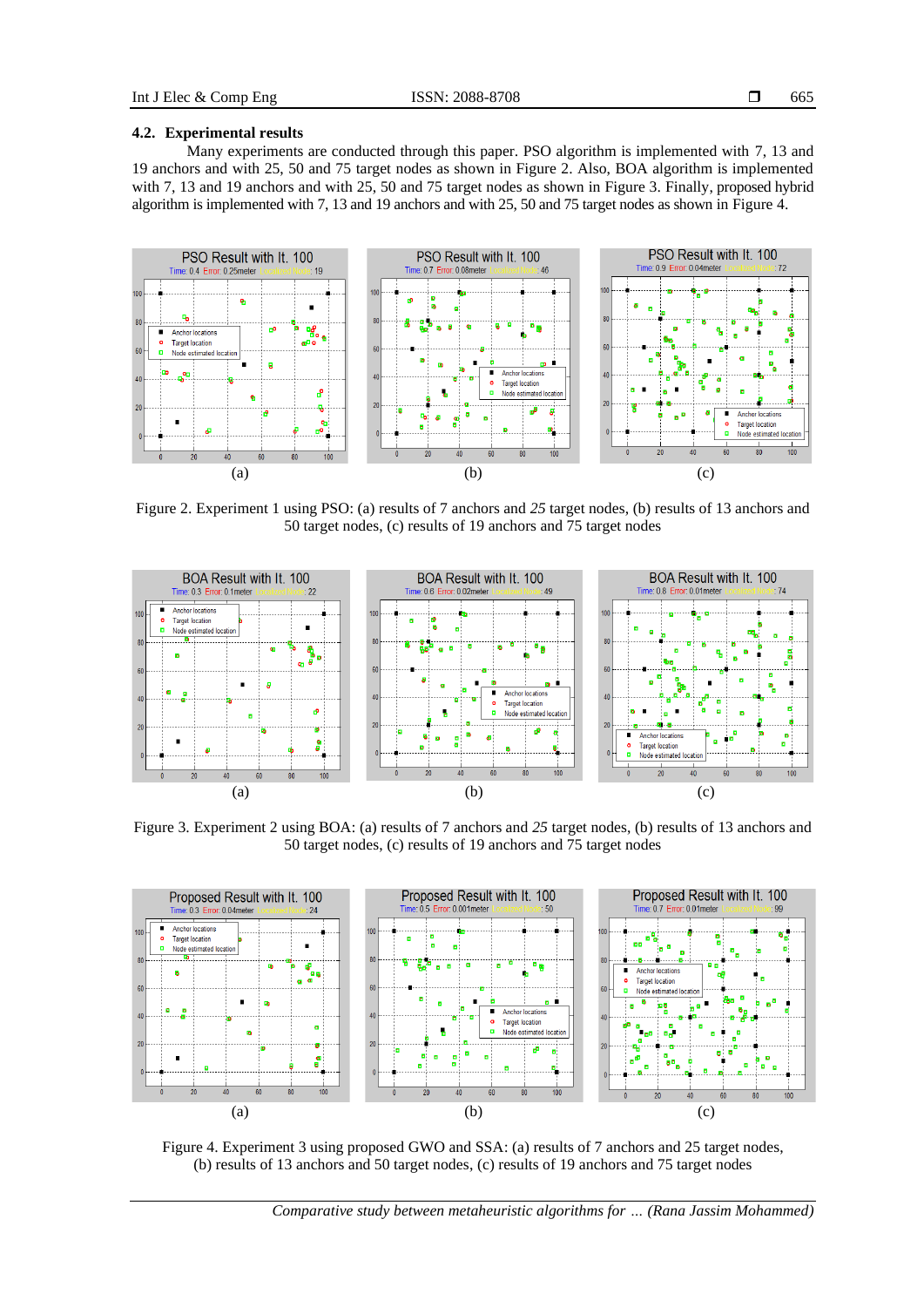The results of the above experiments using 7, 13, 19, 25 anchors and 25, 50, 75 and 100 target nodes are displayed in Table 3. Error of localized node in meter  $(E_L(m))$ , Time in seconds (Ts) and number of localized nodes  $(N_L)$  are displayed also in Table 3. We found form Table 3 that the proposed algorithm achieved highest  $N_L$  and lowest  $E_L$  than other related works.

#### **4.3. Comparison between proposed algorithm and other related works**

According to the results shown in Tables 3 and 4, we found that the proposed method using the hybrid optimization algorithms (SSA and GWO) achieved higher accuracy and lowest error than other related works. Also, we found that the proposed method achieved low error rate with high number of localized nodes. The error rate (m) and time consumption (s) between proposed method and other related works are represented in Figures 5 and 6 respectively.

Table 3. Results of applying the various localization algorithms where E=Error, T=Time and N=number of

| localized nodes |              |          |            |             |          |            |           |                    |      |           |
|-----------------|--------------|----------|------------|-------------|----------|------------|-----------|--------------------|------|-----------|
| Target nodes    | Anchor nodes |          | <b>PSO</b> |             |          | <b>BOA</b> |           | Proposed Algorithm |      |           |
|                 |              | $E_I(m)$ | T(s)       | $\rm N_{L}$ | $E_I(m)$ | T(s)       | $\rm N_L$ | $E_L(m)$           | T(s) | $\rm N_L$ |
| 25              |              | 0.25     | 0.4        | 19          | 0.1      | 0.3        | 22        | 0.04               | 0.3  | 24        |
| 50              | 13           | 0.08     | 0.7        | 46          | 0.02     | 0.6        | 49        | 0.001              | 0.5  | 50        |
| 75              | 19           | 0.04     | 0.9        | 72          | 0.01     | 0.8        | 74        | 0.001              | 0.6  | 75        |
| 100             | 25           | 0.1      |            | 91          | 0.05     | 0.9        | 95        | 0.01               | 0.7  | 99        |

Table 4. Comparison between proposed method and other related works

| Reference       | Method                                  | Type                     | Error(m)          |
|-----------------|-----------------------------------------|--------------------------|-------------------|
| [18]            | PSO, Genetic and firefly algorithm (FA) | Anchor based-Range based | PSO: 0.1          |
|                 |                                         |                          | GA: 0.4           |
|                 |                                         |                          | FA: 0.8           |
| [19]            | BOA and PSO                             | Anchor based-Range based | <b>BOA</b> : 0.21 |
|                 |                                         |                          | <b>PSO: 0.78</b>  |
| [20]            | PSO and GWO                             | Anchor based-Range based | <b>PSO: 0.30</b>  |
|                 |                                         |                          | GWO: 0.658        |
| Proposed Method | SSA and GWO                             | Anchor based-Range based | 0.01              |
|                 |                                         |                          |                   |



Figure 5. Error chart in meters for each localization algorithm in different experiments



Figure 6. Time chart in seconds for each localization algorithm in different experiments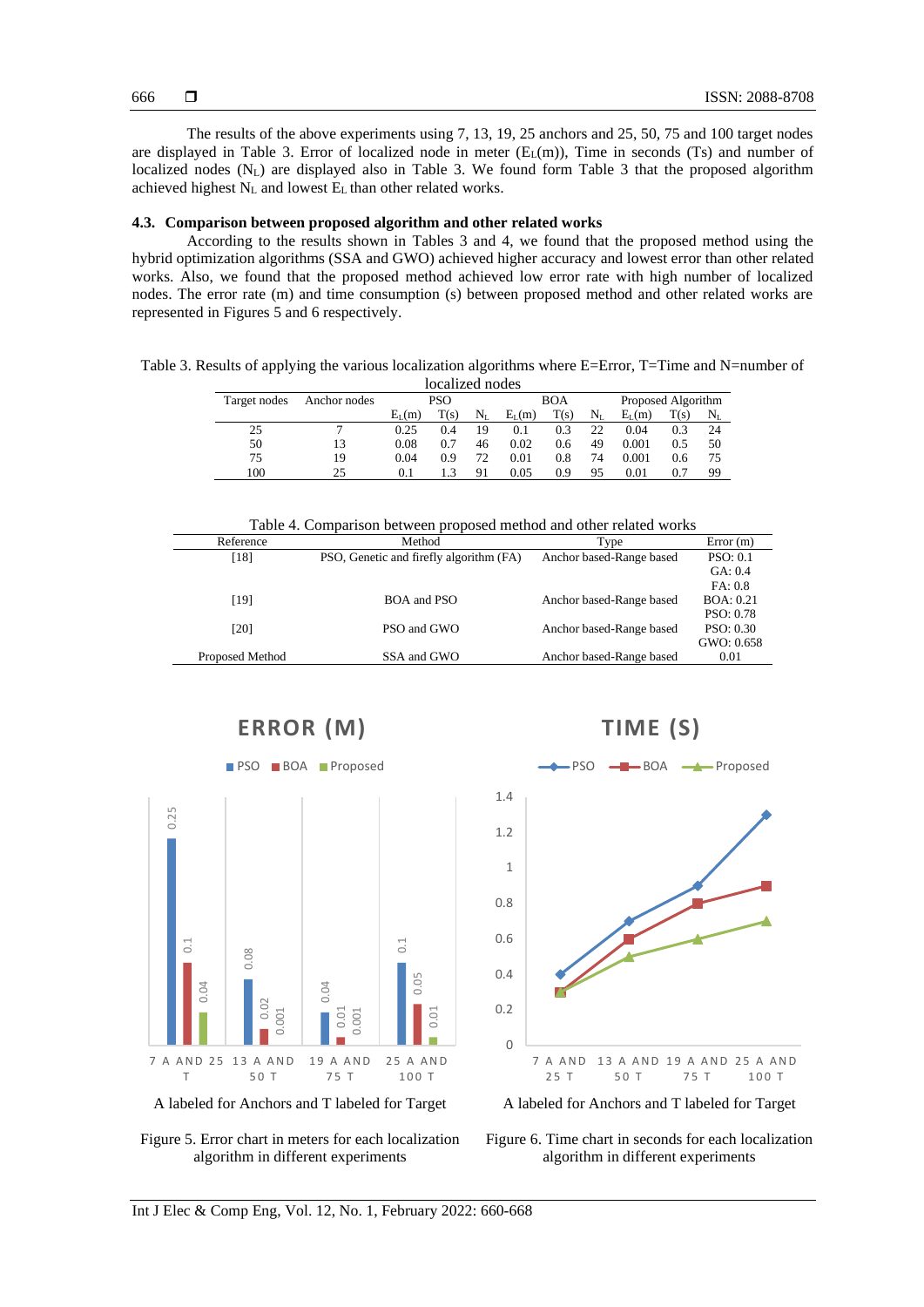#### **5. CONCLUSION**

In this article, hybrid localization algorithm based on dynamics inspired algorithms (SSA, and GWO) has been proposed and treats node location as an optimization dilemma. The suggested method has been performed and verified in different WSN deployments using various target nodes and beacon nodes. Besides, the proposed algorithm was assessed and compared with known optimization methods, namely PSO and BOA, concerning localization accuracy, computing time and the number of local nodes. The proposed method achieved high accuracy with lower error rate (0.001) and localized high number of IoT nodes.

#### **REFERENCES**

- [1] R. Sharma, S. Prakash, and P. Roy, "Methodology, applications, and challenges of WSN-IoT," *2020 International Conference on Electrical and Electronics Engineering (ICE3),* 2020, pp. 502-507, doi: 10.1109/ICE348803.2020.9122891.
- [2] Z. Vatansever, M. Brandt-Pearce, and N. Bezzo, "Localization in optical wireless sensor networks for IoT applications," *ICC 2019 - 2019 IEEE International Conference on Communications (ICC),* 2019, pp. 1-6, doi: 10.1109/ICC.2019.8761909.
- [3] P. Beuchat, H. Hesse, A. Domahidi, and J. Lygeros, "Optimization based self-localization for IoT wireless sensor networks," *2018 IEEE 4th World Forum on Internet of Things (WF-IoT),* 2018, pp. 712-717, doi: 10.1109/WF-IoT.2018.8355120.
- [4] N. A. Hikal and M. M. El-Gayar, "Enhancing IoT botnets attack detection using machine learning-IDS and ensemble data preprocessing technique," *Internet of Things-Applications and Future,* vol. 114, pp. 89-102, 2020, doi: 10.1007/978-981-15-3075- 3\_6.
- [5] M. M. El-Gayar, N. E. Mekky, A. Atwan, and H. Soliman, "Enhanced search engine using proposed framework and ranking algorithm based on semantic relations," *IEEE Access,* vol. 7, pp. 139337-139349, 2019, doi: 10.1109/ACCESS.2019.2941937.
- [6] N. A. Lafta and S. S. Hreshee, "Wireless sensor network's localization based on multiple signal classification algorithm," *International Journal of Electrical and Computer Engineering (IJECE*), vol. 11, no. 1, pp. 498-507, 2021, doi: 10.11591/ijece.v11i1.pp498-507.
- [7] B. Mostafa, C. Saad, and H. Abderrahmane, "Firefly algorithm solution to improving threshold distributed energy efficient clustering algorithm for heterogeneous wireless sensor networks," *IAES International Journal of Artificial Intelligence (IJ-AI),* vol. 6, no. 3, pp. 91-99, 2017, doi: 10.11591/ijai.v6.i3.pp91-99.
- [8] R. V. Kulkarni, G. K. Venayagamoorthy, and M. X. Cheng, "Bio-inspired node localization in wireless sensor networks," *2009 IEEE International Conference on Systems, Man and Cybernetics,* 2009, pp. 205-210, doi: 10.1109/ICSMC.2009.5346107.
- [9] D. Lavanya and S. K. Udgata, "Swarm intelligence based localization in wireless sensor networks," *International Workshop on Multi-disciplinary Trends in Artificial Intelligence,* vol. 7080, 2011, pp. 317-328, doi: 10.1007/978-3-642-25725-4\_28.
- [10] P. H. Namin and M. A. Tinati, "Node localization using particle swarm optimization," *2011 Seventh International Conference on Intelligent Sensors, Sensor Networks and Information Processing*, 2011, pp. 288-293, doi: 10.1109/ISSNIP.2011.6146558.
- [11] A. Kumar, A. Khosla, J. S. Saini, and S. Singh, "Meta-heuristic range based node localization algorithm for wireless sensor networks," *2012 International Conference on Localization and GNSS,* 2012, pp. 1-7, doi: 10.1109/ICL-GNSS.2012.6253135.
- [12] H. Bao, B. Zhang, C. Li, and Z. Yao, "Mobile anchor assisted particle swarm optimization (PSO) based localization algorithms for wireless sensor networks," *Wireless Communications And Mobile Computing*, vol. 12, no. 15, pp. 1313-1325, 201, doi: 10.1002/wcm.1056.
- [13] S. H. Chagas, J. B. Martins, and L. L. De Oliveira, "An approach to localization scheme of wireless sensor networks based on artificial neural networks and Genetic Algorithms," *10th IEEE International NEWCAS Conference,* 2012, pp. 137-140, doi: 10.1109/NEWCAS.2012.6328975.
- [14] Y. Gao, W. S. Zhao, C. Jing, and W. Z. Ren, "WSN node localization algorithm based on adaptive particle swarm optimization," *Applied Mechanics and Materials,* vol. 143-144, pp. 302-306, 2012, doi: 10.4028/www.scientific.net/AMM.143-144.302.
- [15] S. Singh, S. Shivangna, and E. Mittal, "Range based wireless sensor node localization using PSO and BBO and its variants," *2013 International Conference on Communication Systems and Network Technologies*, 2013, pp. 309-315, doi: 10.1109/CSNT.2013.72.
- [16] I. F. M. Zain and S. Y. Shin, "Distributed localization for wireless sensor networks using binary particle swarm optimization (BPSO)," 2014 IEEE 79th Vehicular Technology Conference (VTC Spring), 2014, pp. 1-5, doi: (BPSO)," *2014 IEEE 79th Vehicular Technology Conference (VTC Spring),* 2014, pp. 1-5, doi: 10.1109/VTCSpring.2014.7022886.
- [17] B. Peng and L. Li, "An improved localization algorithm based on genetic algorithm in wireless sensor networks," *Cognitive Neurodynamics,* vol. 9, no. 2, pp. 249-256, 2015, doi: 10.1007/s11571-014-9324-y.
- [18] D. Chandirasekaran and T. Jayabarathi, "A case study of bio-optimization techniques for wireless sensor network in node location awareness," *Indian Journal of Science and Technology,* vol. 8, no. 31, pp. 1-9, Nov. 2015, doi: 10.17485/ijst/2015/v8i31/67726.
- [19] S. Arora and S. Singh, "Node localization in wireless sensor networks using butterfly optimization algorithm," *Arabian Journal for Science and Engineering,* vol. 42, no. 8, pp. 3325-3335, 2017, doi: 10.1007/s13369-017-2471-9.
- [20] R. Rajakumar, J. Amudhavel, P. Dhavachelvan, and T. Vengattaraman, "GWO-LPWSN: Grey wolf optimization algorithm for node localization problem in wireless sensor networks," *Journal of Computer Networks and Communications*, vol. 2017, 2017, Art. no. 7348141, doi: 10.1155/2017/7348141.
- [21] K. P. Lakshmishree and M. B. Nirmala, "Localization in wireless sensor networks with optimization and security schemes-a review," *2018 Second International Conference on Intelligent Computing and Control Systems (ICICCS),* 2019, pp. 1428-1433, doi: 10.1109/ICCONS.2018.8663162.
- [22] V. Annepu and A. Rajesh, "Implementation of self adaptive mutation factor and cross-over probability based differential evolution algorithm for node localization in wireless sensor networks," *Evolutionary Intelligence,* vol. 12, no. 3, pp. 469-478, 2019, doi: 10.1007/s12065-019-00239-0.
- [23] S. Arora and P. Anand, "Binary butterfly optimization approaches for feature selection," *Expert Systems with Applications,* vol. 116, pp. 147-160, 2019, doi: 10.1016/j.eswa.2018.08.051.
- [24] S. Mirjalili, S. M. Mirjalili, and A. Lewis, "Grey wolf optimizer," *Advances in Engineering Software,* vol. 69, pp. 46-61, 2014, doi: 10.1016/j.advengsoft.2013.12.007.
- [25] S. Mirjalili, A. H. Gandomi, S. Z. Mirjalili, S. Saremi, H. Faris, and S. M. Mirjalili, "Salp swarm algorithm: A bio-inspired optimizer for engineering design problems," *Advances in Engineering Software,* vol. 114, pp. 163-191, 2017, doi: 10.1016/j.advengsoft.2017.07.002.